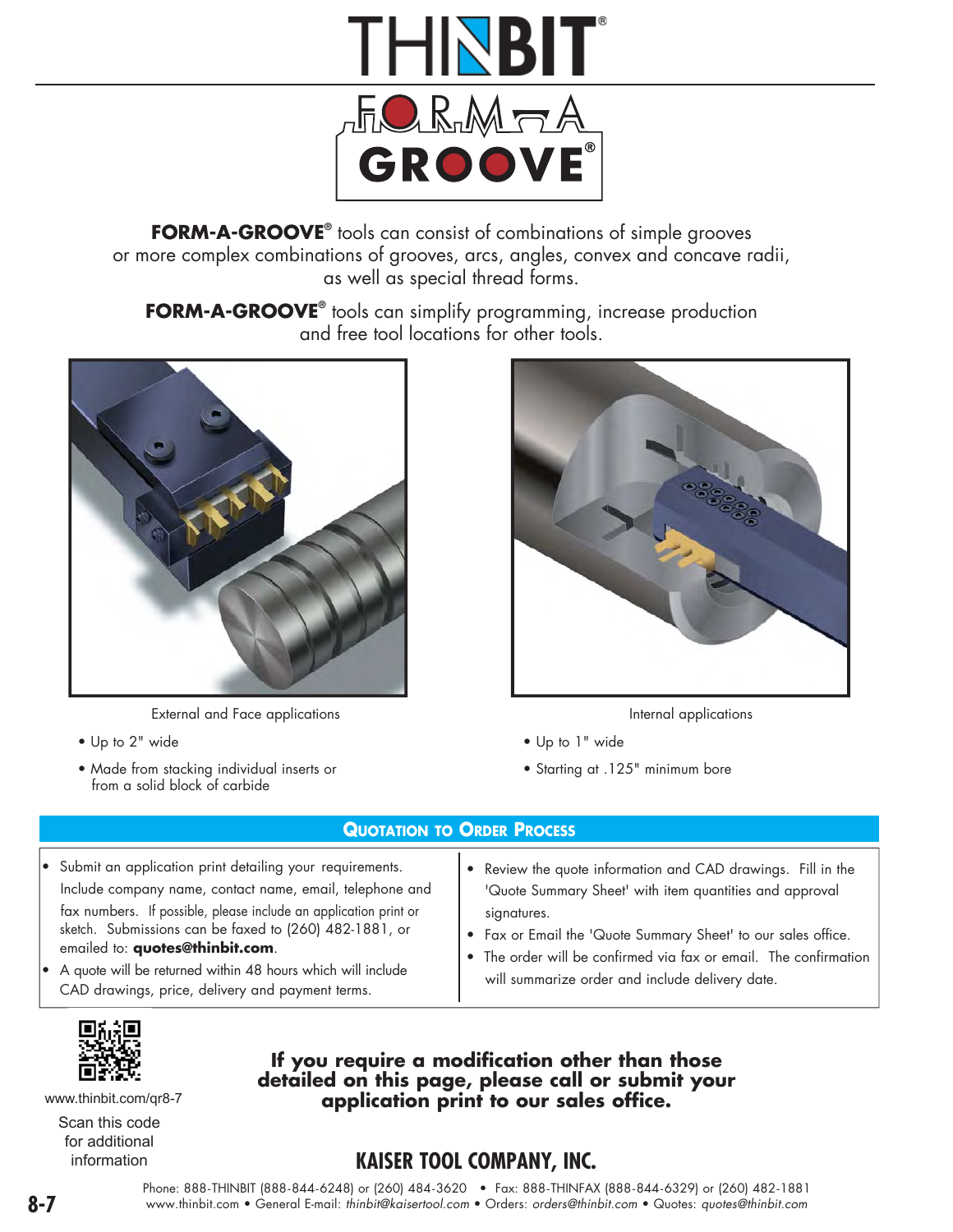

| <b>PRODUCT</b><br><b>INFORMATION</b> | • Designed to reduce cycle time on those<br>machines with adequate horsepower to handle<br>the tool pressure.<br>• Pocket is filled with any selection of insert<br>geometry and lengths. Proper edge to edge<br>relation maintained with spacer blocks.<br>• Shank sizes $3/8$ ", $1/2$ ", $5/8$ ", $3/4$ " and 1".<br>• Pocket sizes 1" and 2".<br>• Modifications can be provided on any of our<br>tooling. Please contact us with your<br>application requirements. |  |
|--------------------------------------|-------------------------------------------------------------------------------------------------------------------------------------------------------------------------------------------------------------------------------------------------------------------------------------------------------------------------------------------------------------------------------------------------------------------------------------------------------------------------|--|



*INSERT SELECTION* Due to the potential complexity of configuring these toolholders, we recommend calling for assistance. See Page 8-7



Scan this code for additional information.

www.thinbit.com/qr7-9

## ORDERING INSTRUCTIONS

Select the **ORDER CODE** in the table below that represents your selection of shank dimensions.

### **EXAMPLE:**  The **ORDER CODE** for a 1" pocket on a 1" square shank is: **EM010101**

| <b>SPECIFICATIONS</b>        |                         |        | <b>ORDER CODE</b> |                                                        |                                                     |                                    |                  |                |         |                                 |
|------------------------------|-------------------------|--------|-------------------|--------------------------------------------------------|-----------------------------------------------------|------------------------------------|------------------|----------------|---------|---------------------------------|
| <b>Pocket</b><br><b>Size</b> | <b>Shank Dimensions</b> |        |                   | <b>Toolholder</b><br>Package<br><b>Includes Shank,</b> | <b>Replacement Parts</b>                            |                                    |                  |                |         |                                 |
|                              | 'A'                     | 'В'    | 'C'               | Pocket, Clamp<br>and Hardware                          | <b>Pocket</b><br><b>Includes</b><br><b>Hardware</b> |                                    |                  |                |         |                                 |
|                              |                         |        |                   | <b>Call For</b><br><b>Inserts</b>                      | <b>Call For</b><br><b>Inserts</b>                   | <b>Pocket</b><br><b>Hardware</b>   | <b>Backplate</b> | <b>Shank</b>   | Clamp   | <b>Clamp</b><br><b>Hardware</b> |
|                              | .375"                   |        | 4.840"            | EM013801                                               | HM0101                                              | Screw:<br>2 each<br>S1604<br>S3810 | $---$            | <b>ESM0138</b> | Clamp M |                                 |
|                              | .500"                   |        |                   | EM011201                                               |                                                     |                                    |                  | <b>ESM0112</b> |         |                                 |
| 1"<br>Pocket                 | .625"                   | 1.000" |                   | EM015801                                               |                                                     |                                    |                  | <b>ESM0158</b> |         |                                 |
|                              | .750"                   |        |                   | EM013401                                               |                                                     |                                    |                  | <b>ESM0134</b> |         | Screw:<br>2 each                |
|                              | 1.000"                  |        |                   | EM010101                                               |                                                     |                                    |                  | <b>ESM0101</b> |         | S3808                           |
| 2"<br>Pocket                 | .375"                   |        |                   | EM013802                                               |                                                     | Wrench:                            | Backplate:       | <b>ESM0138</b> |         | Wrench:                         |
|                              | .500"                   |        | EM011202          |                                                        | 1 each:                                             | <b>BP0002</b>                      | <b>ESM0112</b>   |                | W1005   |                                 |
|                              | .625"                   | 1.000" | 4.840"            | EM015802                                               | HM0102                                              | W1004<br>W1005                     | Screws:          | <b>ESM0158</b> | Clamp N |                                 |
|                              | .750"                   |        | EM013402          |                                                        |                                                     | 4 each                             | ESM0134          |                |         |                                 |
|                              | 1.000"                  |        |                   | EM010102                                               |                                                     |                                    | S5404            | <b>ESM0101</b> |         |                                 |

## **KAISER TOOL COMPANY, INC.**

Phone: 888-THINBIT (888-844-6248) or (260) 484-3620 • Fax: 888-THINFAX (888-844-6329) or (260) 482-1881 **7-9** www.thinbit.com • General E-mail: *thinbit@kaisertool.com* • Orders: *orders@thinbit.com* • Quotes: *quotes@thinbit.com*